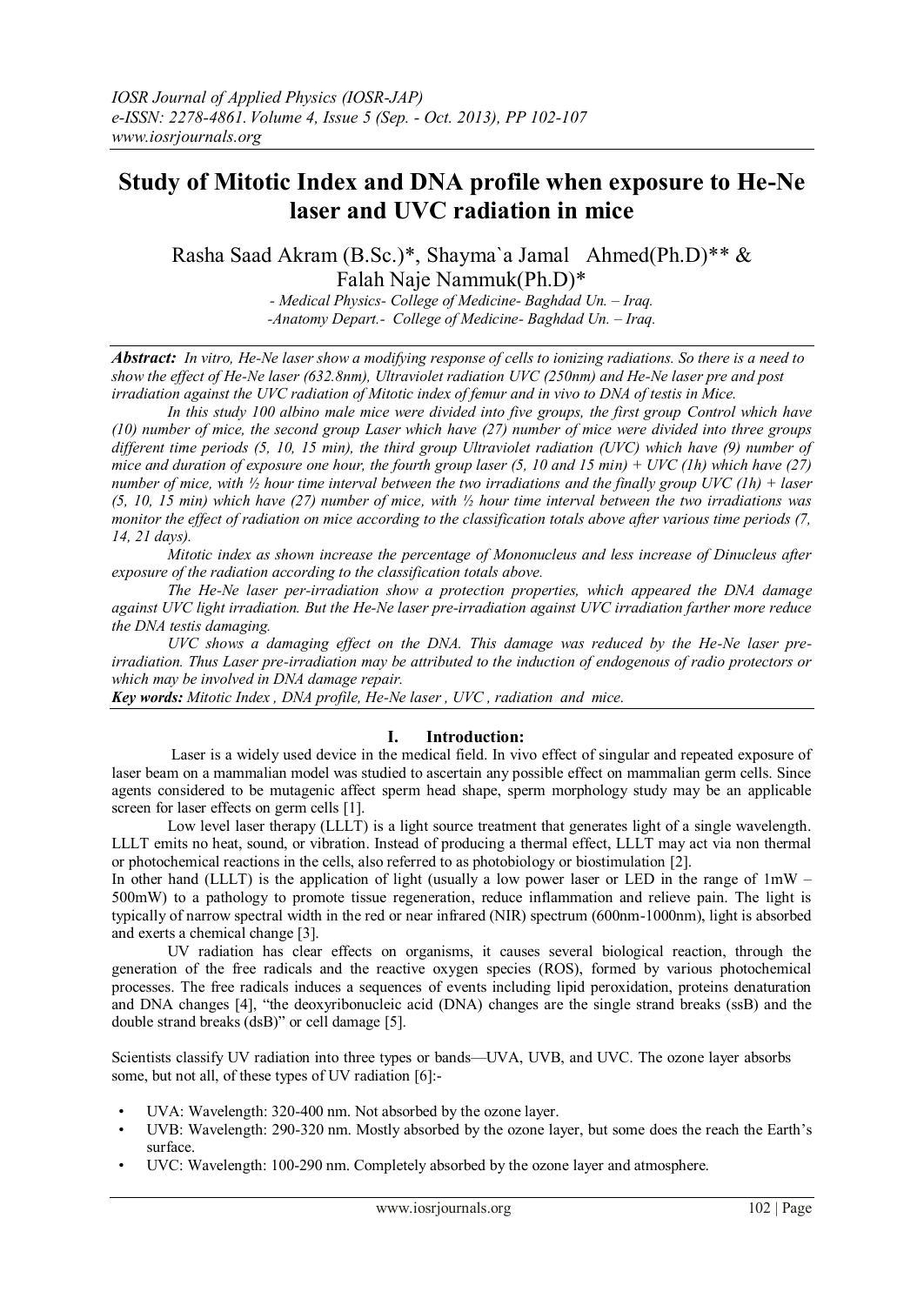The UV-light causes the formation of pyrimidine dimmers on DNA that provokes changes in the conformation of DNA, thus impairing its genomic contribution in the egg during the fertilization [7, 8]. Although ionizing irradiation continues being used for irradiating eggs, UV-irradiation has become the most common method used for sperm DNA inactivation. Optimal UV-irradiation avoids producing chromosome fragments (minichromosomes) [9].

He-Ne laser irradiation leads to non-lethal oxidative damage to the cells which triggers DNA repair processes, helping the pre-exposed cells to better repair the UV-induced damage to DNA

# **II. Materials and Methods:**

In the current study, the He-Ne laser, UVC doses, and the separation time between the two irradiation are kept fixed. The UVC lamp from Industrial Fiber Optics of 250 nm wavelength, and a power of 20 Watt (W) was used. The He-Ne laser of wavelength 632.8 nm with a maximum output power of 1.0 mW (Industrial Fiber Optics IF-HIV) was employed.

## **Animals experiments:**

In order to assess the influence of He-Ne laser plus the UVC irradiation on testis of Mice the following experiments were performed. 100 adult of albino male mice, were used in this study and were divided into five groups and irradiation as table -1-.

1-First group: the animals normal, which was control group.

2-Second group: was used to characterize the degree of UVC (250nm) irradiation on mice testis. The UVC source placed at 30 cm above the mouse cage, where the final UVC power at the mouse skin surface was 1.2mW, for 1hr.

3-Third group: was employed to study the influence of He-Ne laser irradiation. A continuous He-Ne laser of wavelength 632.8 nm with a maximum output power of 1.0 mW, and a beam diameter of 3mm, was employed. The laser beam was directed on testis for a period of  $(5, 10, 15 \text{ min})$ , which equal to energy dose of  $(4.2 \text{ J/cm}^2)$ , 8.4 J/cm<sup>2</sup> and 12.6 J/m<sup>2</sup>).

4- Fourth group: was pre-irradiated by He-Ne laser  $(4.2 \text{ J/cm}^2, 8.4 \text{ J/cm}^2 \text{ and } 12.6 \text{ J/cm}^2)$  for  $(5, 10, 15 \text{min})$ followed by UVC irradiation, with one hour and wait for  $\frac{1}{2}$  hr time (for UVC) interval between the two irradiations.

5- Fifth group: was pre-irradiated by UVC light with one hour wait for  $\frac{1}{2}$  hr time, this group was irradiated by He-Ne  $(5, 10, 15 \text{ min})$  laser of  $(4.2 \text{ J/cm}^2, 8.4 \text{ J/cm}^2$  and  $12.6 \text{ J/cm}^2$ ), the laser beam was directed on testis.

| NO    | <b>Type of Radiation</b>     | <b>Number of</b> | <b>Number of</b> | <b>Number of</b> |  |
|-------|------------------------------|------------------|------------------|------------------|--|
|       |                              | animals after 7  | animals after    | animals after 21 |  |
|       |                              | days             | 14days           | days             |  |
| $1 -$ | Control                      | 10               |                  |                  |  |
| $2 -$ | UVC(1h)                      | 3                | 3                | 3                |  |
|       | Laser (5min)<br>a-           | 3                | 3                | 3                |  |
| $3 -$ | Laser (10min)<br>b-          | 3                | 3                | 3                |  |
|       | Laser(15min)<br>$c-$         |                  | 3                | 3                |  |
|       | Laser $(5min) + UVC$<br>$a-$ | 3                | 3                | 3                |  |
|       | (1h)                         |                  |                  |                  |  |
| $4-$  | $b-$ Laser $(10min) + UVC$   | 3                | 3                | 3                |  |
|       | (1h)                         |                  |                  |                  |  |
|       | c- Laser $(15min) + UVC$     | 3                | 3                | 3                |  |
|       | (1h)                         |                  |                  |                  |  |
|       |                              |                  |                  |                  |  |
|       | $UVC(1h) + Laser$<br>a-      | 3                | 3                | 3                |  |
|       | (5min)                       |                  |                  |                  |  |
| $5-$  | $UVC(1h) + Laser$<br>b-      | 3                | 3                | 3                |  |
|       | (10min)                      |                  |                  |                  |  |
|       | c- $UVC(1h) + Laser$         | 3                | 3                | 3                |  |
|       | (15min)                      |                  |                  |                  |  |
|       |                              |                  |                  |                  |  |

## Table 1 the animals which used in this study.

#### **Mitotic Index (MI) test:-**

This examination was according to [12, 13]:

#### **DNA extraction:**

DNA was extracted from testis of mice by using Bioneer-Korea Kit. The DNA was electrophoresed using 1% agrose gel electrophoresis.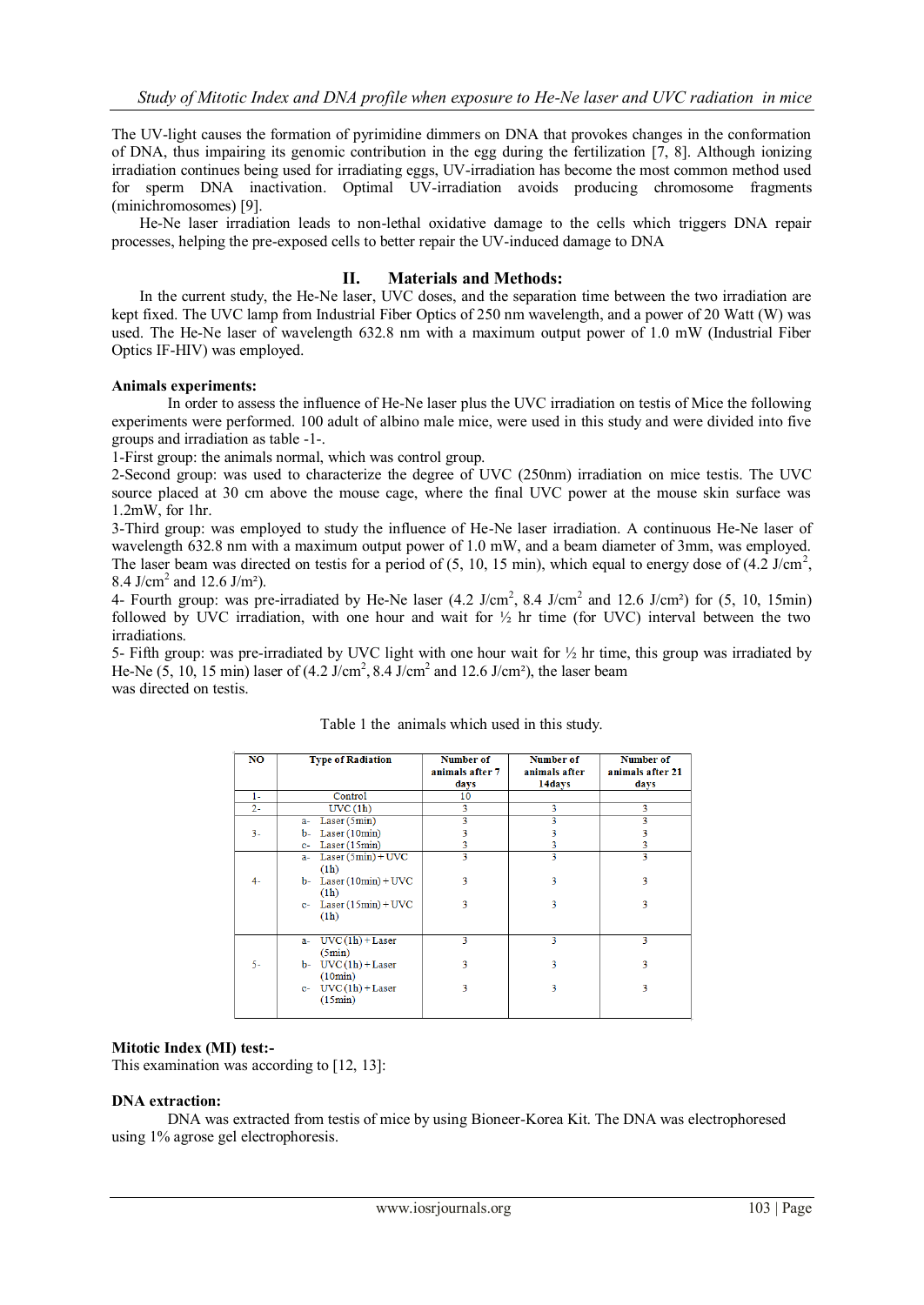# **III. Results:**

Features found in this study are: the percentage of Mitotic index are summarized in the table 2. And types of Mitotic index illustrated in Fig.1. DNA electrophoresis results are demonstrated in Fig. 2.

| Table (2) The percentage of an type of whitele muck in (7, 14, 21) days |                     |                   |                        |                     |                     |                          |                     |                   |                        |  |  |
|-------------------------------------------------------------------------|---------------------|-------------------|------------------------|---------------------|---------------------|--------------------------|---------------------|-------------------|------------------------|--|--|
| <b>Type of Radiation</b>                                                | After 7 days        |                   |                        | After 14 days       |                     | After 21 days            |                     |                   |                        |  |  |
|                                                                         | <b>Norm</b><br>al % | Mononucle<br>us % | <b>Dinucle</b><br>us % | <b>Norm</b><br>al % | Mononucle<br>$us\%$ | <b>Dinucle</b><br>$us\%$ | <b>Norm</b><br>al % | Mononucle<br>us % | <b>Dinucle</b><br>us % |  |  |
| Control                                                                 | 100                 | $\mathbf{0}$      | $\mathbf{0}$           | 100                 | $\mathbf{0}$        | 0                        | 100                 | 0                 | 0                      |  |  |
| UVC(1h)                                                                 | 90                  | 10                | $\mathbf{0}$           | 64                  | 35                  |                          | 64                  | 35                |                        |  |  |
| Laser(5min)                                                             | 80                  | 20                | $\mathbf 0$            | 85                  | 15                  | 0                        | 97                  | 3.                | 0                      |  |  |
| Laser(10min)                                                            | 88                  | 12                | $\bf{0}$               | 82                  | 18                  | 0                        | 90                  | 10                | 0                      |  |  |
| Laser(15min)                                                            | 98                  | $\overline{2}$    | $\mathbf 0$            | 80                  | 20                  | $\Omega$                 | 85                  | 15                | 0                      |  |  |
| Laser(5min)+<br>UVC(1h)                                                 | 85                  | 15                | $\mathbf{0}$           | 95                  | 5.                  | $\mathbf{0}$             | 94                  | 5                 |                        |  |  |
| $Laser(10min)+$<br>UVC(1h)                                              | 95                  | 5                 | $\bf{0}$               | 65                  | 35.                 | 0                        | 88                  | 12                | 0                      |  |  |
| $Laser(15min)+$<br>UVC(1h)                                              | 70                  | 30                | 0                      | 90                  | 10                  | 0                        | 90                  | 10                | 0                      |  |  |
| $UVC(1h) + Laser(5mi)$<br>n)                                            | 80                  | 10                | $\bf{0}$               | 80                  | 20                  | 0                        | 95                  | 5.                | 0                      |  |  |
| $UVC(1h) + Laser(10m)$<br>$\sin$ )                                      | 90                  | 10                | $\bf{0}$               | 90                  | 9                   |                          | 74                  | 25                |                        |  |  |
| $UVC(1h) + Laser(15m)$<br>$\mathbf{in}$ )                               | 95                  | 5                 | 0                      | 95                  | 5                   | 0                        | 94                  | 5                 |                        |  |  |

Table (2) The percentage of all type of Mitotic index in (7, 14, 21) days



a- Mononucleus



b- Dinucleus Figure (1) Types of Mitotic index a- Mononucleus b- Dinucleus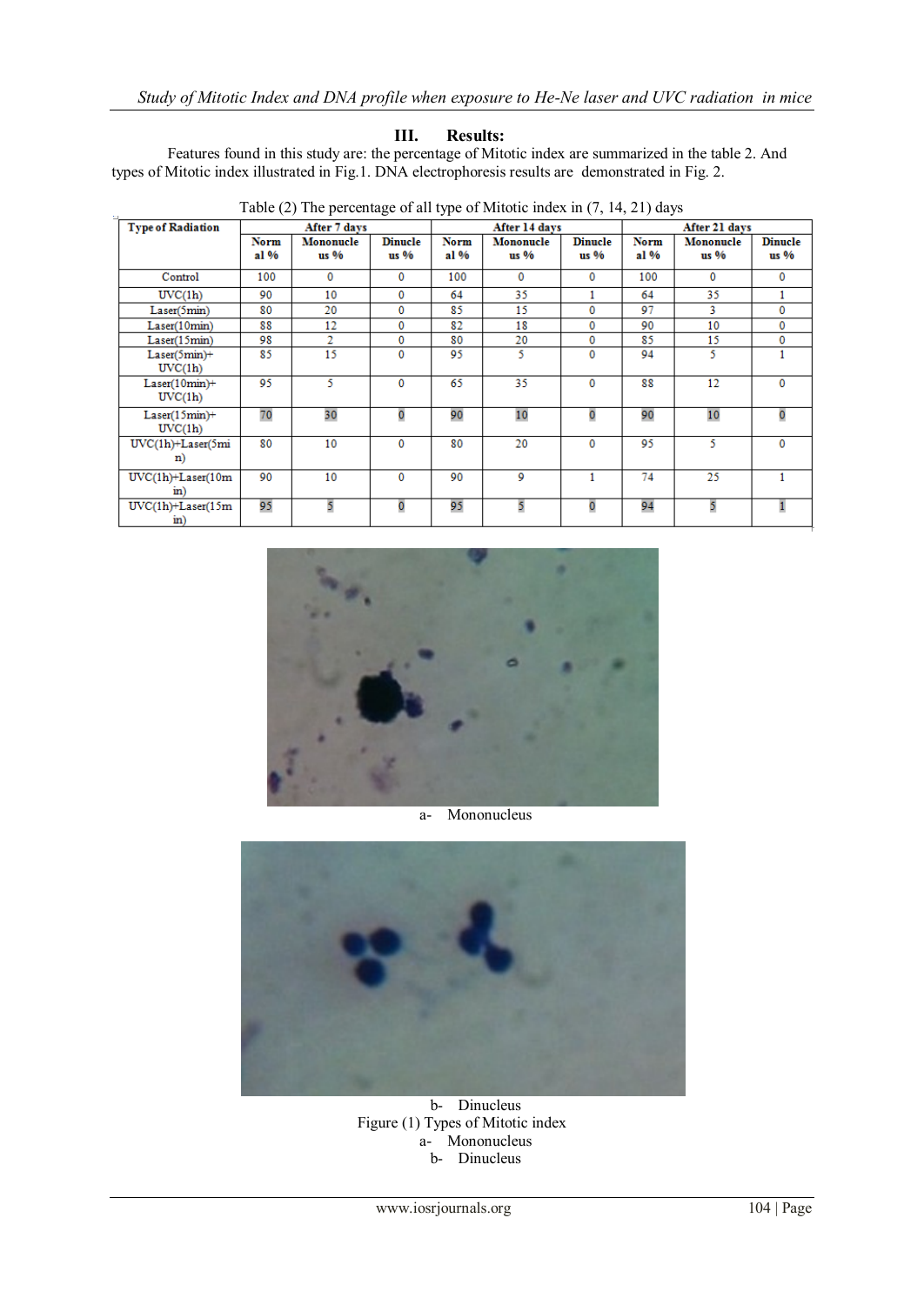

Figure 2: The pattern of Agarose gel electrophoresis of testis DNA columns and bands show different cells treatment lanes from left to right

Lane -1- DNA marker (Lambda DNA/EcoR I+Hind III)

Lane -2-Laser (15 min)

Lane -3-UVC  $(1h)$  + Laser  $(15min)$ 

Lane -4- UVC (1h)

Lane -5- Normal

Lane -6-Laser  $(15min)$  + UVC  $(1h)$ 

## **IV. Discussion:**

## **Mitotic Index:-**

Table 2, and Fig.1 indicated that there are two type of Mitotic index Mononucleus and Dinucleus. The radiation has clear effect of the organisms, it causes several biological reaction, through the generation of the free radicals and the reactive oxygen species (ROS), formed by various photochemical processes. The used UVC (1hr) radiation in this work the percentage of the normal Mitotic index after (7, 14, 21) days (90%, 64%, 64%) the percentage decrease of the control, after (14, 21) days decrease of the 7 days, percentage of the Mononucleus (10%, 35%, 35%) increase of the control, after (14, 21) days the percentage increase of the after 7 days and percentage of the Dinucleus less increase after (14, 21) days of the control and after 7 days (0%, 1%, 1%). The used He-Ne laser of the same dose but in different exposure time (5, 10, 15 min) in this work reveled a toxic effect but the percentage of the Mitotic index when exposure He-Ne laser (5 min) in normal after (7, 14, 21) days (80%, 85%, 97%) the percentage decrease of the control, after 14 days the percentage decrease but increase after 21 days of the after 7 days, in Mononucleus (20%, 15%, 3%) the percentage increase of the control, after  $(14, 21)$  days decrease of the after 7 days, in Dinucleus  $(0\%, 0\%, 0\%)$  the percentage still constant of the control and after  $(7, 14, 21)$  days. In laser  $(10 \text{ min})$  the percentage of normal after  $(7, 14, 21)$  days  $(88\%,$ 82%, 90%) the percentage decrease of the control, after 14 days the percentage decrease but increase after 21 days of the after 7 days, in Mononucleus (12%, 18%, 10%) the percentage increase of the control, after 14 days increase but decrease after 21 days of the after 7 days, in Dinucleus (0%, 0%, 0%) the percentage still constant of the control and after (7, 14, 21) days. In laser (15 min) the percentage of normal after (7, 14, 21) days (98%, 80%, 85%) the percentage decrease of the control, after 14 days the percentage decrease but increase after 21 days of the after 7 days, in Mononucleus (2%, 20%, 15%) the percentage increase of the control, after 14 days increase and decrease after 21 days of the after 7 days and in Dinucleus  $(0\% 0\% 0\% 0\%)$  the percentage still constant of the control and after (7, 14, 21) days. He-Ne laser (5, 10, 15 min) pre-irradiation against UVC (1hr) irradiation, the percentage of Laser  $(5 \text{ min}) + \text{UVC}$  (1hr) after  $(7, 14, 21)$  days  $(85\%, 95\%, 94\%)$  the percentage decrease of the control, after (14, 21) days the percentage increase of the after 7 days, in Mononucleus (15%, 5%, 5%) the percentage increase of the control, after (14, 21) days the percentage decrease of the after 7 days, in Dinucleus (0%, 0%, 1%) the percentage still constant of the control but less increase after 21 days of the control and after (7,14) days, the percentage of Laser (10min) + UVC (1hr) after (7, 14, 21) days in normal (95%, 65%, 88%) the percentage decrease of the control, after 14 days decrease but increase after 21 days of the after 7 days, in Mononucleus (5%, 35%, 12%) the percentage increase of the control, after 14 days increase but decrease after 21 days of the after 7 days, in Dinucleus (0%, 0%, 0%) the percentage still constant of the control and after (7, 14, 21) days, the percentage of Laser (15min) + UVC (1hr) after (7, 14, 21) days in normal (70%, 90%, 90%) the percentage decrease of the control, after (14, 21) days the percentage increase of the after 7 days, in Mononucleus (30%, 10%, 10%) the percentage increase of the control, after (14, 21) days the percentage decrease of the after 7 days, in Dinucleus (0%, 0%, 0%) the percentage still constant of the control and after (7,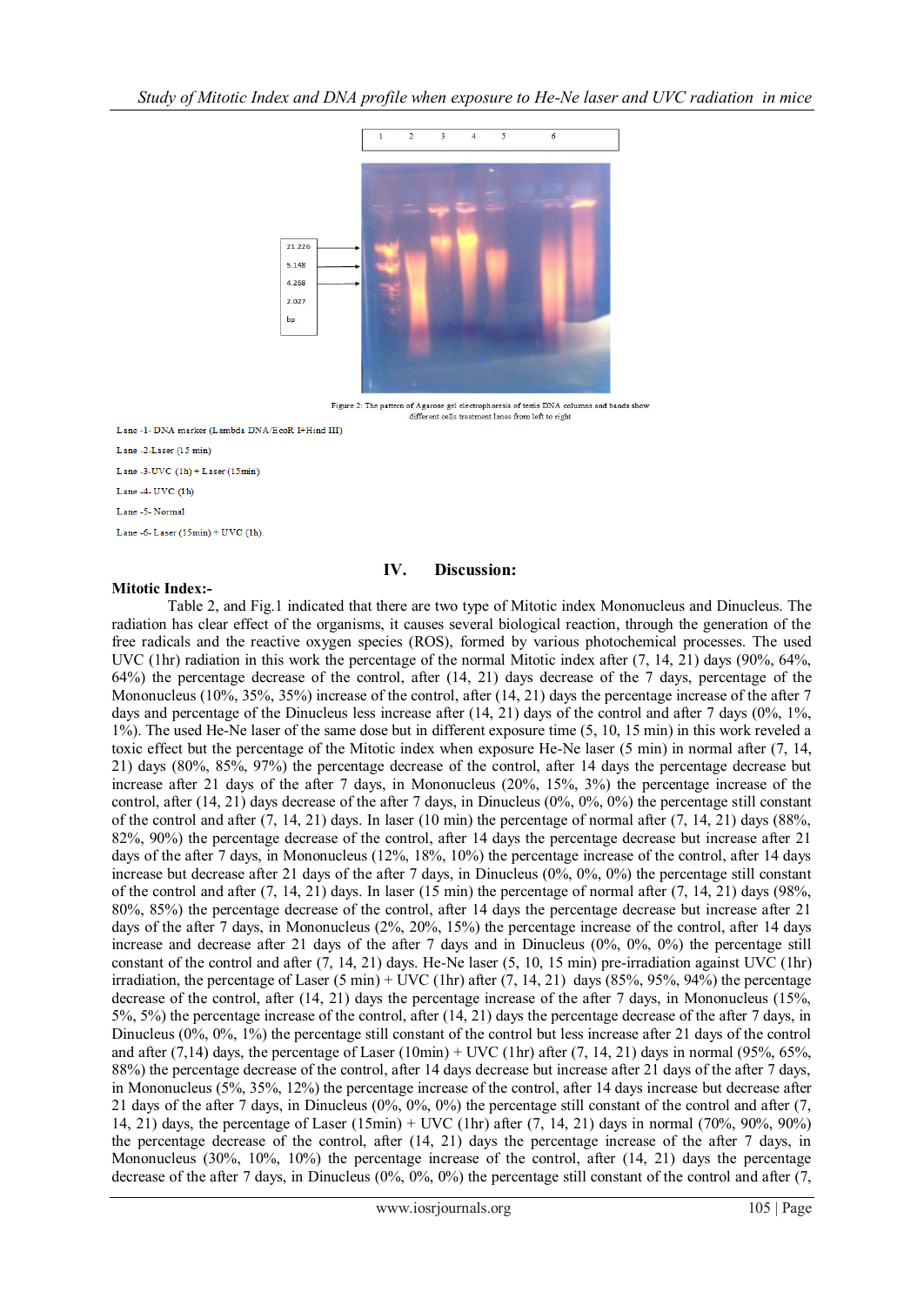14, 21) days. When He-Ne laser (5, 10, 15 min) performed post UVC (1hr) irradiation the percentage of UVC  $(hr)$  + laser (5 min) after (7, 14, 21) days in normal (80%, 80%, 95%) the percentage decrease of the control, increase after 21 days of the after (7, 14) days, in Mononucleus (10%, 20%, 5%) the percentage increase of the control, after 14 days increase but decrease after 21 days of the after 7 days, in Dinucleus (0%, 0%, 0%) the percentage still constant of the control and after  $(7, 14, 21)$  days. In UVC  $(1hr)$  + laser  $(10min)$  after  $(7, 14, 21)$ days in normal (90%, 90%, 74%) the percentage decrease of the control, the percentage after 21 days decrease of the after (7, 14) days, in Mononucleus (10%, 9%, 25%) the percentage increase of the control, after 14 days the percentage less decrease but increase after 21 days of the after 7 days, in Dinucleus (0%, 1%, 1%) the percentage still constant of the control after (7) days but less increase after (14, 21) days of the control and 7days and the percentage of UVC (1hr) + laser (15min) after  $(7, 14, 21)$  days in normal (95%, 95%, 94%) the percentage decrease of the control and still constant after  $(7, 14)$  but less decrease after  $(21)$  days of the  $(7, 14)$ days, in Mononucleus (5%, 5%, 5%) the percentage increase of the control and still constant after (7, 14. 21) days and Dinucleus  $(0\%, 0\%, 1\%)$  the percentage still constant of the control after  $(7, 14)$  days but less increase after (21) days of the control and (7, 14) days.

Laser light when performed after the exposure to ionizing radiation causes an increase in mitotic activity of cells [14, 15] and tissue regeneration [16, 17]. But the photoprotective effect of He-Ne laser light is more significant when cell irradiation is performed prior to the exposure of ionizing radiation, such as UV light [18, 11], X-ray [15], and IR light [19]. Agreement with this work

Pre-exposure to He-Ne laser irradiation may lead to modulate the damaging effects of ionizing radiation and decreasing in radiation damage, by the induction of antioxidant defence mechanisms and accelerated repair or altered cell cycle progression [20].

Recently many workers showed that He-Ne laser pre-irradiation lead to increase cell survival against subsequent UV-light exposure [18, 11]. However, the mechanism for this pre-illumination induced protection against UV-light radiation is not understood. But it was concluded that visible light besides its possible effect might be stimulating other cellular responses [21]. They also noticed that the protection effect of laser preirradiation was more pronounced when UV-light induced less cell damaging. They summarized that the photoprotection depend the He-Ne laser exposure time (dose) and period of incubation between He-Ne laser exposure and subsequent UV-light irradiation [10].

## **DNA (deoxyribonucleic acid):-**

DNA was extracted from testis for mice using Bioneer-Korea Kit, the DNA electrophoresis results are shown in the (fig. 2). In the Lane 1 DNA marker was (Lambda DNA / EcoR I + Hind III) which has 4 band (21.226, 5.148, 4.268, 2.027 bp), Laser (15 min) has one band (21.226 bp) with long smear (which was in lane 2) compare with DNA marker, UVC  $(1h)$  + Laser  $(15 \text{ min})$  has one at the level of UVC  $(1h)$  with long smear (which was in lane 3) compare with DNA marker, UVC (1h) with long smear (which was in lane 4) has one band nearest to the wells compare with DNA, in Normal mice the DNA (which was in lane 5) has one band was approximately (21.226 bp) compare with DNA marker and Laser (15 min) + UVC (1h) has on band (21.226 bp) with short smear (which was in lane 6) compare with DNA marker.

These results indicate that low power He-Ne laser can improve cell survival for cell damaged with UVC radiation and this in agreement with [11, 22].

From the DNA electrophoresis (Fig. 3.10), it can be seen that UVC (1h), and UVC (1h) +Laser (15min) irradiation give a smear of DNA extraction, but only Laser and also Laser (15min) + UVC (1h) give one band. This results are similar to those reported by [23].

Important mechanisms in human cells to avoid the potential mutation in UV-induced-damaged sites are to completely repair the damage by nucleotide excision repair (NER) before replication on synthesize DNA using post replication repair specific DNA polymerase which is free from error. NER is a highly conserved strategy for repairing a variety of bulky DNA damages such as CPDs and (6-4) pp [24, 25].

The toxic effect of UV light on cells is well known, however the UV light with a shorter wavelength (UVC) is the most potent inducer of cell death [26], because UV irradiation activates a p53-gene which cause DNA-damage [27].

The UV-light causes the formation of pyrimidine (Thymine dimer) on DNA that provokes changes in the conformation of DNA, thus impairing it's genomic contribution in the egg during the fertilization [7, 8]. UVC radiation continually being used for irradiation eggs, to establish the appropriate dose to be used for complete sperm DNA inactivation [9].

This results are similar to those reported by Ridha *et al.,* working on lymphocyte cells in vitro [28]. Recently, researchers observed that He-Ne laser pre-irradiation leads to increase cell survival and reduce the DNA damage against ionizing radiations. The mechanism of the He-Ne laser induce protection appears to be a sort of adaptive response. He-Ne laser irradiation has been reported to lead to the generation of single Oxygen species and also increase the activity of the antioxidant enzymes [29, 30].